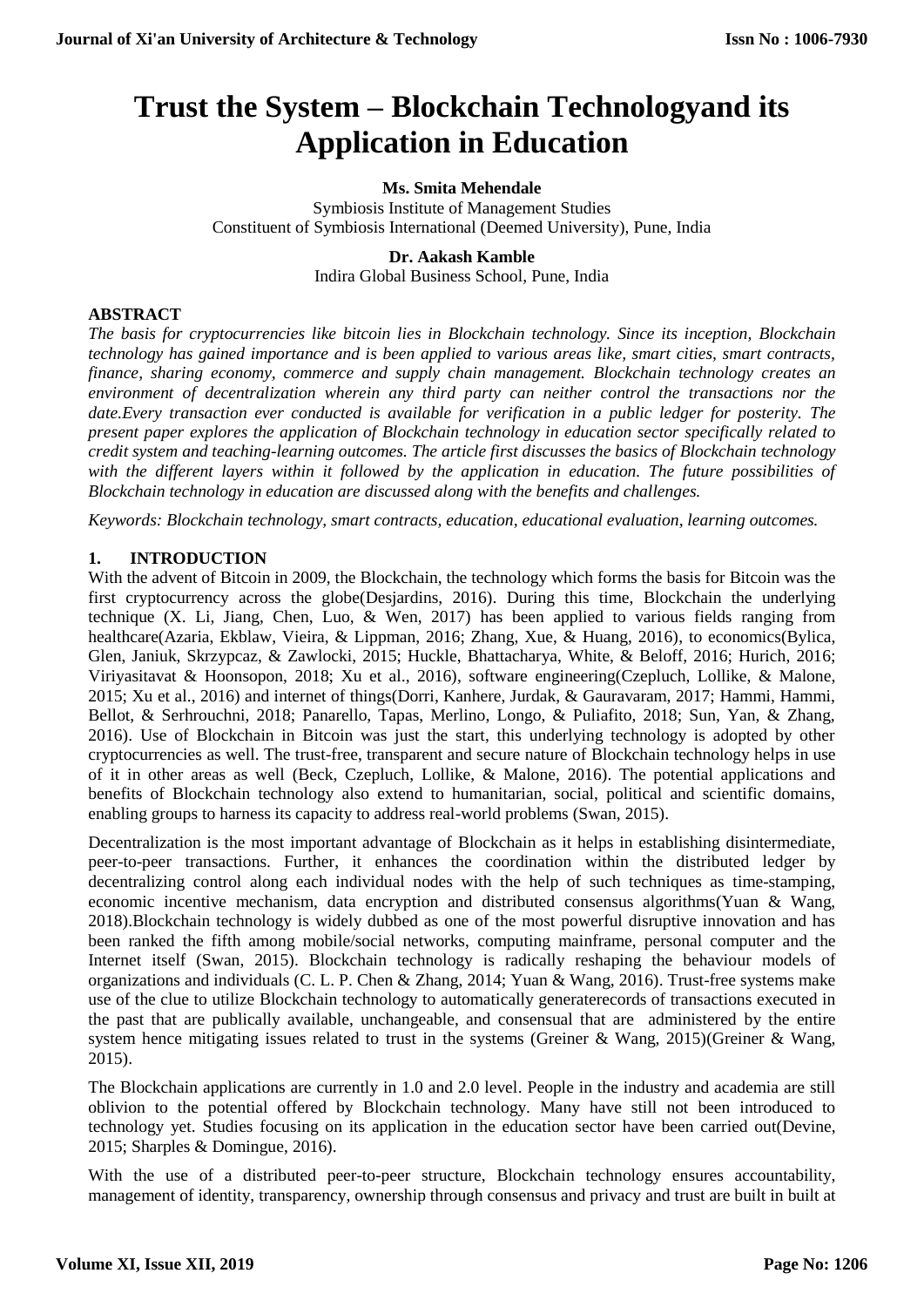the system level. As is true with other sectors, Blockchaincan bring about drastic changes in education in multiple ways too. This paper explores the Blockchain applications in education sector covering aspects of learning outcomes, along with traceability and authenticity of transcripts and tutoring. Innovative paradigms that can be introduced by these applications have been discussed.

# **2. REVIEW OF LITERATURE**

# **2.1.THE CONCEPT - BLOCKCHAIN**

Blockchain as a concept came into existence in 2008. It supported the establishment and exchange of theBitcoin, a type of cryptocurrencywhich does not require a central authority that controls the process (Magazzeni, McBurney, & Nash, 2017; Nakamoto, 2008). While the primary driving force for Blockchain technology has been cryptocurrencies, new avenues for wider applications of Blockchain apart from finance started surfacing. Blockchain contains decentralised storage of data that describe transactions(Di Ciccio et al., 2018).A significant impact of Blockchain is seen on cryptocurrency, financial matters and even other socio-economic happenings, it is been around for quite some time now. It is a collection of disruptive innovation combining existing technologies in cryptography, economics, and computer science (Yuan & Wang, 2018).

Against traditional bank which is centralized in nature for all the transactions, the transactions in case ofBlockchain network are stored on different peers that form a part of the network. Such decentralization leads to direct exchange amongst the participants with no need for third party observer. Transactions here are organized into blocks, many blocks are grouped together resulting in queuing of blocks thus leading to a logical series of transactions. Cryptography, peer-to-peer networks, market mechanisms and consensus between members provide trustworthy addition of new blocks to the chain (Mougayar, 2016). Even under a scenario leading to faults arising in the operation, the data integrity and transparency in a Blockchain is not hampered. Addition of a block can be done only if a majority of those in the network consent to it.According toBentov, Gabizon, & Mizrahi (2016), the common techniques used for consensus in a Blockchain application are ProofofWork (PoW) and ProofofStake (PoS). The below section discusses a six-layer model for Blockchain by standardizing and characterizing its architecture and major components. The detailed structure is shown in figure 1.All transactions are signed but signee's identity is not disclosed. Hashing function facilitates consensus and anonymity.

| Application Layer      | Finance                 | Transportation              |                 | Economic                  | Education                  | Healthcare |
|------------------------|-------------------------|-----------------------------|-----------------|---------------------------|----------------------------|------------|
| <b>Contract Layer</b>  |                         | Algorithms                  |                 | Mechanisms                | <b>Smart Contracts</b>     |            |
| <b>Incentive Layer</b> | Allocation<br>Issuance  |                             |                 |                           |                            |            |
| <b>Consensus Layer</b> | PoW<br>PoS<br>DPos<br>. |                             |                 |                           |                            |            |
| Network Layer          | <b>P2P Networks</b>     |                             | Data Forwarding |                           | Data Verification          |            |
| Data Layer             |                         | Data Blocks<br>Merkle Trees |                 | Time Stamps<br>Encryption | <b>Hash Functions</b><br>. |            |
|                        |                         |                             |                 |                           |                            |            |

#### Figure 1. Model for Blockchain

The directional deterministic function maps the inputs with a fixed-size output using a cryptographic hash function. So for the given same input, the same output is returned always, however, the other way round is not possible. Data layer is responsible for providing the necessary techniques for manipulation of the collected data from various sources like physical, cyber and social(Wang, Zheng, Zhang, Zeng, & Wang, 2017). For every new block generated for a given hash function, the data and contents of the previous hash are also required.This leads to a sequential ordering of each and every block which also record the hash values of the transactions carried for that particular block(Di Ciccio et al., 2018). Any alteration to the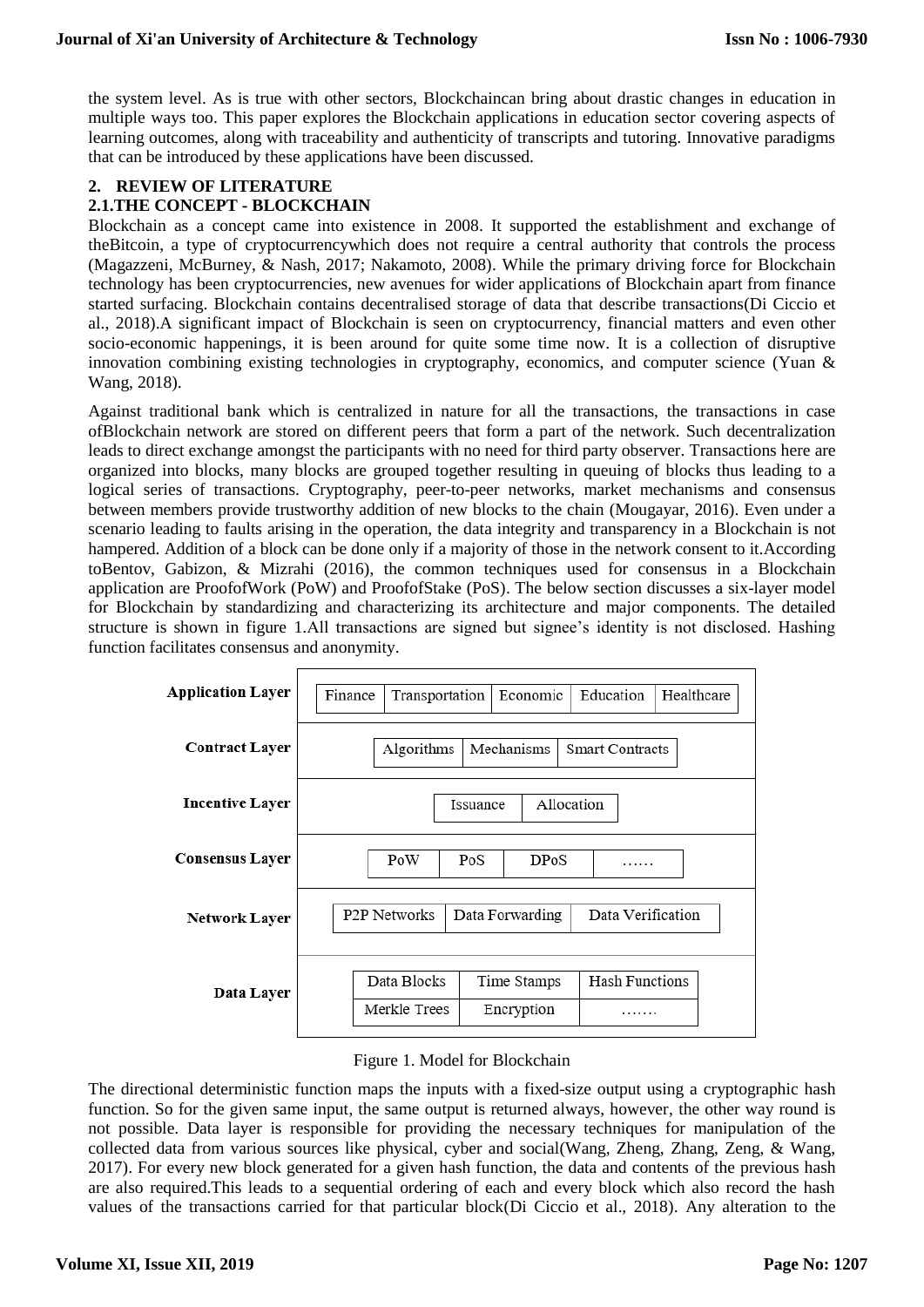transaction changes the value of the hash of its block and breaks thechain formed.The key difference in the private and public Blockchain exists due to the visibility of network; wherein public network enable everyone to join and inspect, and private network allows only those invited. On the contrary, permissioned Blockchains and permissionless are differentiated based on their ability to add block on to the chain; wherein the former only those allowed can add the blocks, while in the latter all peers within the network can add the blockswhich are also called participate to consensus (Di Ciccio et al., 2018). Execution of smart contracts is allowed by Blockchains through reaction of software programsbased on triggers generated by the environment of the Blockchain or by the users of it(Governatori et al., 2018). Unlike distributed databases, distributed ledger systems consist of computational platforms.

In the network layer, distributed networking, data forwarding and verification mechanisms are present forming decentralized communication models. Peer-to-peer networks form an important basis for this decentralized system making it dynamic and open in nature. The nodes further seed into the network, thus blocks are verified on the basis of predefined checklists and discarding the invalid blocks. Under consensus layer,Blockchains employ a range of consensus algorithms that guarantee consistency of the data along with the ability to tolerate faults of the shared ledger among distributed nodes(C. L. P. Chen, Wen, Liu, & Wang, 2014; Lakshman & Agrawala, 1986). Whereas the focus of Blockchain models is primarily on dynamic environments that are open with many trustless entities with devious failures.(Fan & YI LT, 2013). The most extensively used algorithm is proof-of-work that requests nodes to repeatedly participate to conduct mathematically challenging computation for authentication of the data(Kraft, 2016). The block that is winning is then permitted to attach its block on the distributed ledger. Hence using proof-of-stake (PoS) new block get produced based on the node having the leading amount of predefined stakes like coins to produce it. Other forms of PoS algorithms, can be proof-of-movement and even the delegated PoS (DPoS). Among the POX algorithms, PoS and DPoS that are non-computational-intensive algorithms are predominantly suitable for many of the lightweight systems within Blockchain ecosystems (Yuan & Wang, 2018).

In the incentive layer, economic rewards are incorporated into the Blockchain structure. In principle, the data authentication and block formation process that is driven by competitions in consensusis regarded as crowdsourcing by the virtue of the computing power given by the participating nodes(Yuan & Wang, 2018).

The nodes act as self-regardingrepresentatives, thus making it imperative to have incentive friendly mechanism so as to guarantee revenue generation and maximization of individual and that it falls in line with the larger system objective of a pledging a safe and trustworthy network (J. Li, Ni, & Yuan, 2018; Yuan, Wang, & Zeng, 2017; Yuan, Zeng, Zhao, & Li, 2015). The contract layer of the Blockchain houses the smart contracts and the algorithms which are the business logic required to initiate the static data and other forms of it like the assets stored or even the money (Yuan & Wang, 2018).In principle, the smart contracts are the one which self-authenticate themselves based on the response instructions generated from the Blockchain network. All the possible application which can be worked based on smart contracts are present on the application layer of the technology. Even though being in its infancy,Blockchain technology has witnessed remarkable growth (Yuan & Wang, 2018).

# **3. BLOCKCHAIN TECHNOLOGY IN EDUCATIONAL APPLICATIONS 3.1.CURRENTAPPLICATION OF BLOCKCHAINS IN EDUCATION**

Blockchain technology is been applied in some universities and institutes alike, with a purpose of supportingmanagement of academic degree and also for evaluating the outcomes of learning(Sharples & Domingue, 2016; Skiba, 2017). Contents related to education like the formulation of the transcript and related to formal learning like the contents and outcomes as also the achievements of students and academic certificates can be controlled by Blockchain(G. Chen, Xu, Lu, & Chen, 2018). The inclusion of formal educational context mentioned above and also the informal learning contexts like research experience, skills and participation also get included in the Blockchain. Blockchain provides safe and secure access to this data as and when required. Speaking of examples, University of Nicosia manages students' certificates awarded after completing MOOCs using Blockchain technology (Sharples & Domingue, 2016). Hoy, (2017) studied Sony Global Education's use of Blockchain technology for creating a worldwideevaluation platform to make availablefacilities for datastoring and degree management. There are institutes and companies teaming up for various educational purposes like the creation of digital badge and identities for online learning based on Blockchain technology (Skiba, 2017).

To put things in perspective, figure 2 shows a minimalistic Blockchain architecture for the education sector. Four parties involved in the architecture are a student, university, teacher and the Blockchain agent. The system is supposed to be trustworthy due to the Blockchain agent present who will authenticate and encrypt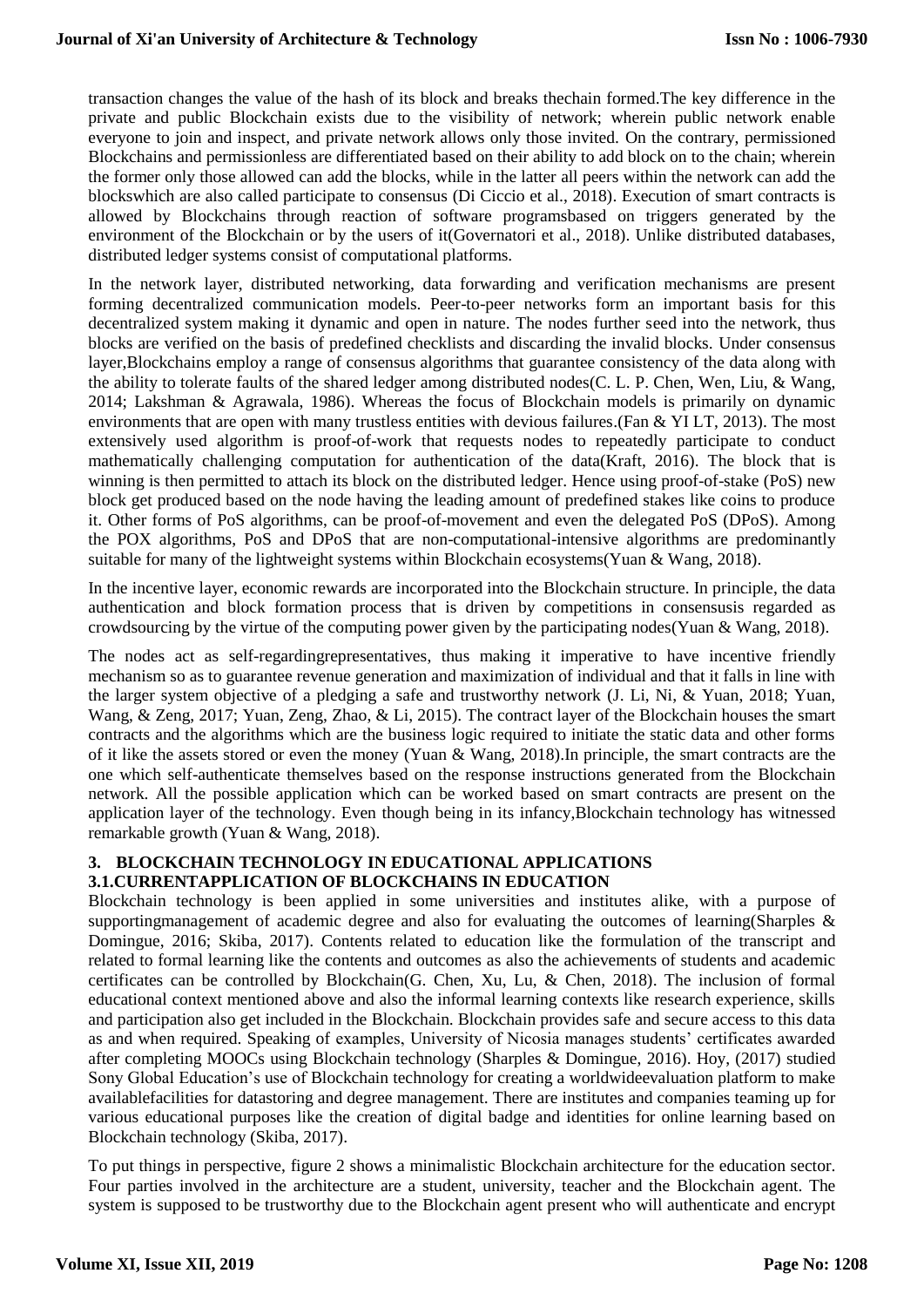the databases. Consider the example of student transcripts. The students give the examination and undergo an evaluation which is authenticated by the teacher for that course. The university issues the transcript upon successful completion of the course. The Blockchain agent or layer encrypts the data based on inputs from the teacher (the grades) and the university (authentication). The teacher provides the information about the grades in the form of a block added to the chain wherein the previous block represents the registration details of the student created by the university. Further, the block of grades is authenticated by transcripts are generated by the university forming a new block ahead of teacher's block. The student has access to the transcripts but cannot modify the data. Any modifications will lead addition of new block which will not correspond to the previous block hash function, thus resulting in non-acceptance.



Figure 2. Education system using the architecture of Blockchain.Data is sent from the transactions of each layer to the Blockchain. Additionally, smart contracts are used to facilitate communication between the layers that manage the articles. The smart contracts are used for establishingidentifications and authenticating of data.

Issues pertaining to the education system like degree fraud can be reduced due to Blockchain technology. Degree fraud refers to counterfeiting of educational degrees by using counterfeiting technology and scrambling the bar code tags on them. Application of Blockchain technology ensures linkages between the user and their credentials created and secured using hash functions. Immutability and trustworthiness of the technology make the data tamper proof and increases the reliability thus reducing the degree fraud.

# **3.2.FUTURE INNOVATIONS IN EDUCATIONAL APPLICATIONS USING BLOCKCHAIN TECHNOLOGY**

Beyond the purview of transcripts management and evaluation of students, this technology can be usedin education in many inventive ways. Great potential exists for both the learners and the trainers under Blockchain technology with applications ranging from formative evaluations, designing activities pertaining to learning and actual implementation and tracing overall development and related processes. Some areas of application are mentioned below.

#### **3.3. SMART CONTRACT ADMINISTERED ON ETHEREUM BLOCKCHAIN**

The Blockchainsystemcalled Ethereum is a computer protocol that triggers an actual contract termed as a smart contract (Kosba, Miller, Shi, Wen, & Papamanthou, 2016). This smart contract facilitates contract negotiation, implement contract executive, simply contract terms and verify contract fulfilment state. Smart contracts provide a precise and unique identity to the parties involved in the particular transaction (subjects of contract)using the rights and obligations of both parties in the form of code in a digital way.As compared with transactions that are of traditional nature, smart contracts not only drastically reduce the costs of the third party but also ensures the security of the transaction security and reliability.

Smart contracts are stored on a Blockchain and effectively small computer programs, which perform tasks under definedcircumstances. To simplify further a smart contract can be stated as an announcement of "transfer A to B if C occurs" (Grech & Camilleri, 2017). In contrast to regular contracts, Smart contracts are self-executing in nature wherein the parties to the contract execute it upon reaching an agreement or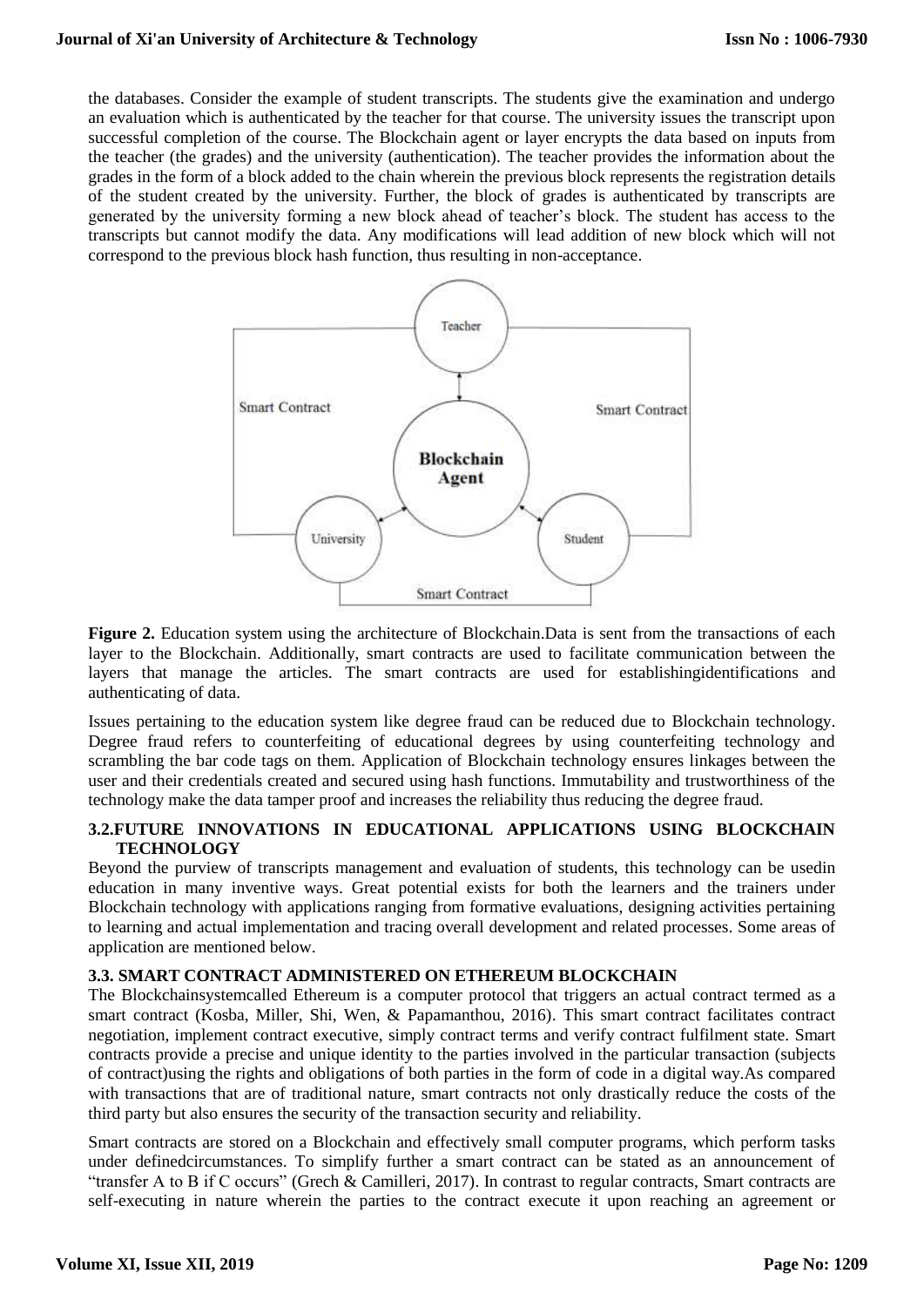consensus. In a smart contract, the transactions take place automatically when appropriate conditions are detected and met, thus making in self-executing in nature.Smart contracts can solve many issues in the education field if the students and teachers carry out learning activities based on it.



**Figure 3.** A simplified example of enrolment, evaluation and credit earned using Business Process Model and Notation (BPMN) diagram

Certain subjective and objective factors lead to poor learning outcomes from a student's perspective such as the lack of willingness to learn and/or financial issues.Blockchain can implement a policy of learning is earning thus motivating students (Sharples & Domingue, 2016). Smart contracts can be applied between students and teachers as shared earlier in figure 2. Earning can be provided using real-time awards to the students through simple tasks and clicks by the instructors. Digital currency can be thus earned by students using smart contracts as rewards. Education wallets can be created with this amount collected by the students and can be consumed towards payment of tuition fees as also for exchanging with real money.

Due to the difficulties in the tracking of each and every detail in teaching and learning, makes formative assessment difficult thus creating a problem in evaluation in an education system. Smart contract and Blockchain can tackle this challenge. Due to the characteristics of Blockchain like immutability, traceability, and reliability the data recorded is specific and authentic, tamperproof and trustworthy.It results in collaborative learning and cultivates the ability among students' to work with each other. However, an important challenge in this matter is of free-riding that leads to unfair evaluation.Blockchainshelp in successfully lessen this challenge. In such cases, submission of work by the student is done using a public and private key with a unique identity and the submission is reviewed by the smart contract and the results are recorded in blocks. These records show the entire collaborative learning of the students. Due to the decentralized nature of a public Blockchain, fairness in the evaluation process is ensured.

From a teacher's perspective, the instruction is refined and creative in order but it's tough to evaluate. The standard methodology supports students' feedback and hence islopsided. It is not very useful for a teacher's improvement as it also lacking subjectivity. A brand new system of assessment can be made based on smart contract and Blockchain network.Preplanned educational activities have to be submitted to the institute as a smart contract. The procedure starts with the submission of planned learning activities along with instructions by the teachers to the university. The Blockchain network records all these teaching activities in the Blockchain network.The consistency in the teaching method proposed and actually delivered is an important indicator of instruction analysis and can be verified by smart contract. Also in line with the same, more smart contractscan be created between teachers and students' additional to the one between teachers and college. Teacher's meeting the required obligations receive digital currency as a reward thus appreciating and recognizing the teacher'sabilities.

From the student's development perspective, the supervisor is responsible for monitoring the student's program. They are also responsible for helping in designing study programs and keeping abreast with the analysis and progress of students.Inreality, however, these issues may not have been given their due which will make it difficult to make people accountable if problems arise in the future.Smart contracts and Blockchain can be the answer to this issue.The smart contract should monitor all details like a number of times a supervisor discusses with a student in one semester, a number of times a supervisor takes a review of the thesis, appropriate help offered to students to select courses etc.and also record this information in the ledger of the Blockchain. Such pioneering applications will provide protection to the interests of all stakeholders.

Measuring the learning method and its outcomes in an effective and efficient way can be achieved using Blockchain. Blockchain provides proof of value to all the stakeholders in a reliable manner. Decentralization and immutability enable the Blockchain to solve the issues of data spatiality and trust between strangers.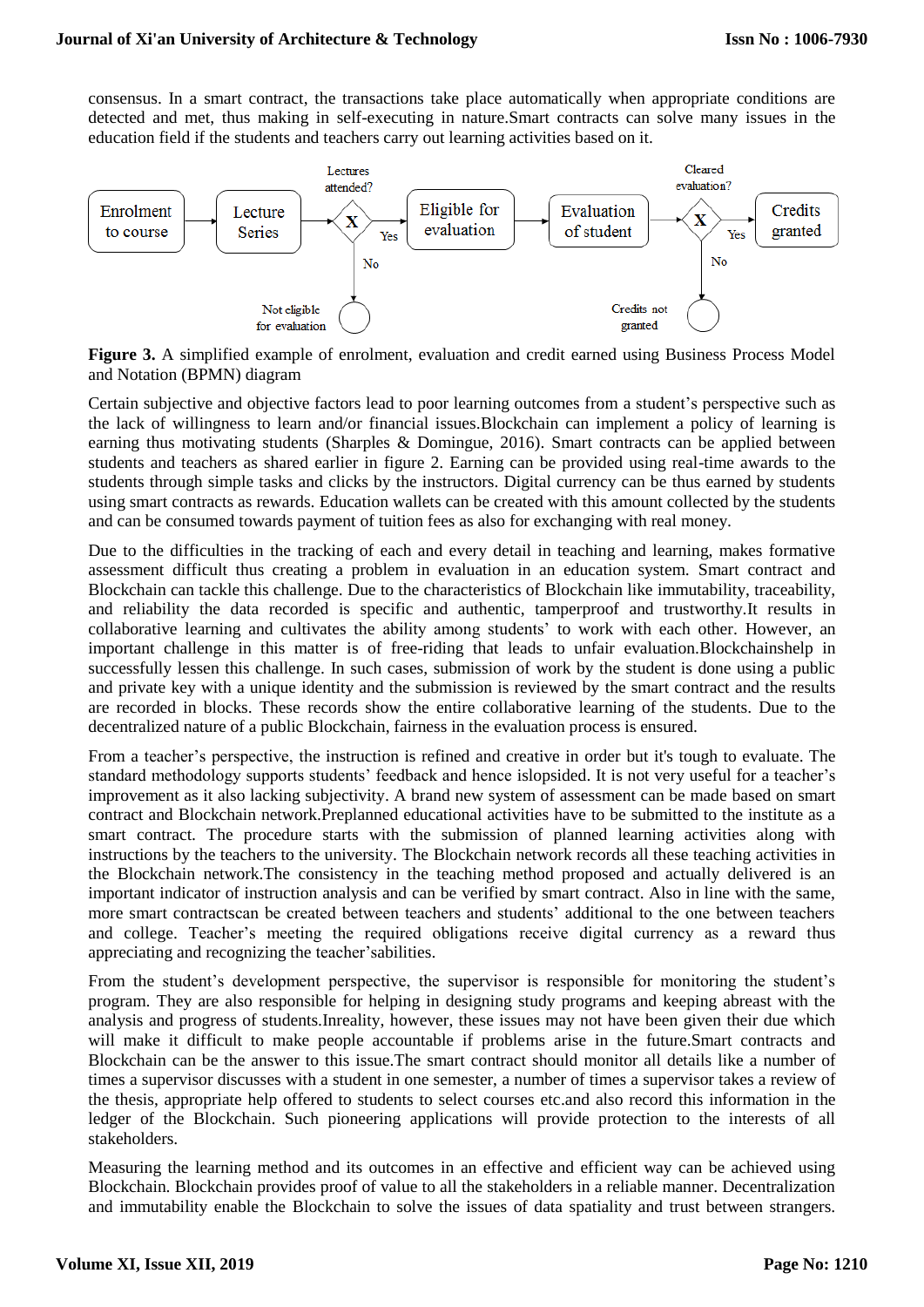Data authenticity and its true are ensured by the Blockchain and distributed equally among all the users of the network. Blockchain also serves as a dependable platform for investing in talent. The consumerswho are better educated on digital currencies have a higher probability to succeed in investments. The entire learning can be tracked in the Blockchain ledger. This data can be used by prospective employers to offer roles that match skills. This will decrease the possibility of human resource investment bias and failure.Blockchain maximizes benefit to all stakeholders.

#### **3.4.POTENTIAL ISSUES INTHE APPLICATION OFBLOCKCHAIN TECHNOLOGY IN EDUCATION**

Some potential drawbacks exist in applying Blockchain technology to education. It is not possible to evaluate class presentations and written articles like essays through a pre-programmed system without any human interference. Certain learning procedures and the outcomes based on them need to be examined subjectively by the supervisors. If an educational institution implements the Blockchain system then all the knowledge acquired by students and their evaluations will be integrated into the Blockchain. As a result of the feature of the immutability of the Blockchain ledger, the system will not permit any changes in case a modification of instructional records even for justified reasons.Subjective evaluation of certain learning procedures followed by the students and the subsequent learning outcomes like presentations and essays makes the system complex in nature. Apart fromthese issues, other areas involving technicalities of the teaching pedagogies and evaluation mechanisms also need to deal with utmost caution to negate the subjectivity present in the education system. Considering proof of work mechanism which is based on the consensus will lead to haphazard management in turn leading to poor performance in a number of transactions (Vukolić, 2015) and this might lead to an additional expense, and challenges in the application of Blockchainin education.

# **4. CONCLUSION**

To conclude, Blockchaintechnology usesdistributed ledgers prepared on consensus algorithms encrypted using cryptography which together leads to immutability, decentralization, trust, traceability and money properties. The currency properties of this technology initiate many inventive and potential applications for the education sector. Based on the concept shared in an earlier section, Blockchain technology aides in student wisdom and motivations. Records of educational activities and outcomes are stored in a trustworthy manner considering both the formal as well as informal learning environments. Teacher's records relating to the behaviour and performance are also maintained thus helping in teaching evaluation. Both the parties, the learners and teachers have access to the information and the processes followed during the curriculum.

For the researchers, the potential of Blockchain technology can be explored and applied in the education arena. The research in this area is far and few. Topics related to credit transfer, formal and informal learning outcomes can be studied further.

Smart contracts possess important characteristics and benefits for educators and thus provide lucrative opportunities to adopt Blockchain technology. The smart contract ensures the learning activities are verifiable, robust, and traceable. Furthermore, the institutes, colleges and universities must be ready to embrace the ever-expanding scope of Blockchain technology.

#### **DECLARATIONS**

Availability of data and materials: The paper provides conceptual framework on the stated subject matter and does not have additional data and materials.

Funding: The authors did not receive any funding for the work undertaken.

Acknowledgements: We would like to acknowledge our respective affiliating institutions for providing us with the support.

#### **REFERENCES**

- 1. Azaria, A., Ekblaw, A., Vieira, T., & Lippman, A. (2016). Medrec: Using blockchain for medical data access and permission management. Open and Big Data (OBD), International Conference On, 25–30. IEEE.
- 2. Beck, R., Czepluch, J. S., Lollike, N., & Malone, S. (2016). Blockchain-the Gateway to Trust-Free Cryptographic Transactions. ECIS, ResearchPaper153.
- 3. Bentov, I., Gabizon, A., & Mizrahi, A. (2016). Cryptocurrencies without proof of work. International Conference on Financial Cryptography and Data Security, 142–157. Springer.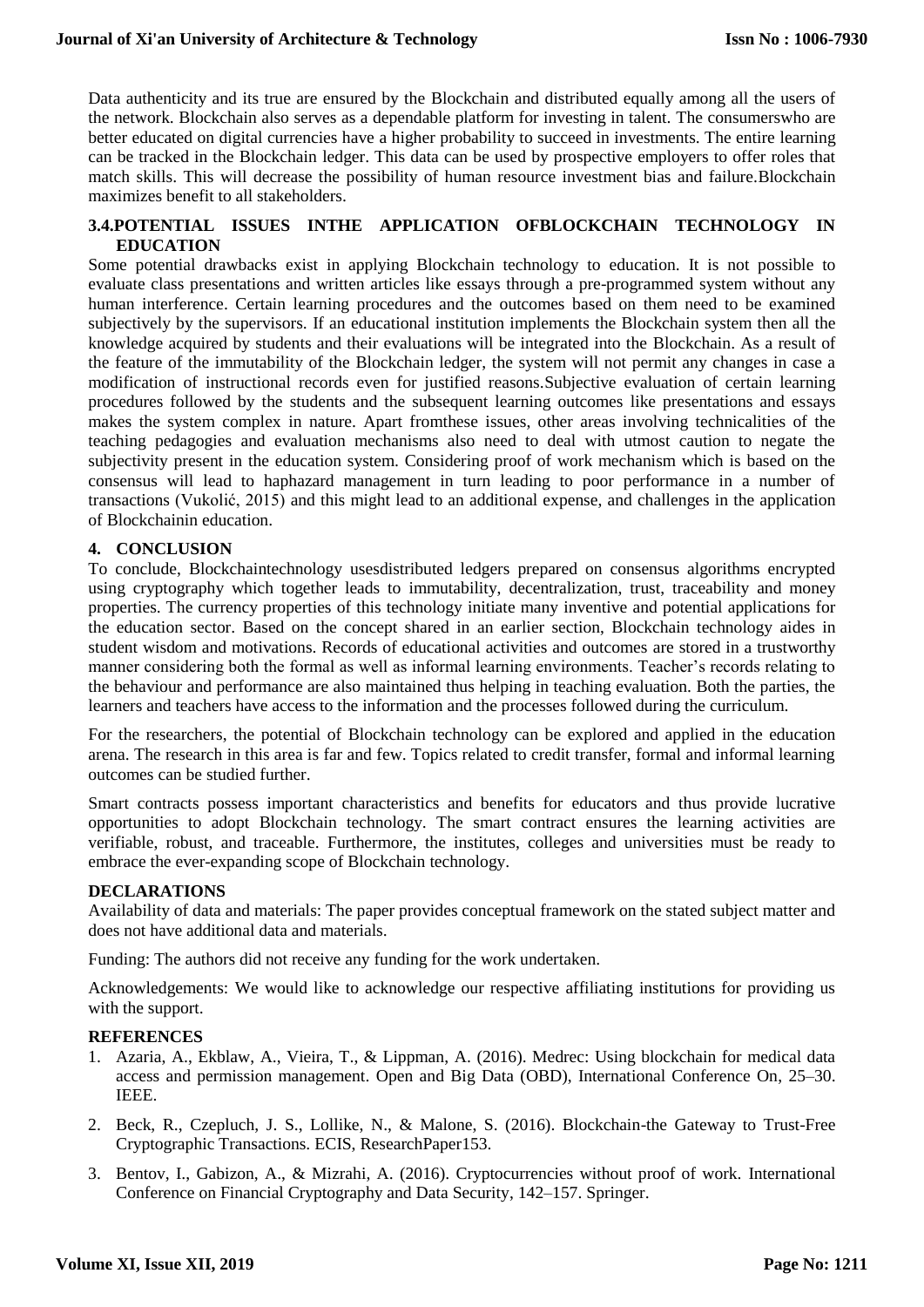- 4. Bylica, P., Glen, L., Janiuk, P., Skrzypcaz, A., & Zawlocki, A. (2015). A Probabilistic Nanopayment Scheme for Golem.
- 5. Chen, C. L. P., Wen, G.-X., Liu, Y.-J., & Wang, F.-Y. (2014). Adaptive consensus control for a class of nonlinear multiagent time-delay systems using neural networks. IEEE Transactions on Neural Networks and Learning Systems, 25(6), 1217–1226.
- 6. Chen, C. L. P., & Zhang, C.-Y. (2014). Data-intensive applications, challenges, techniques and technologies: A survey on Big Data. Information Sciences, 275, 314–347.
- 7. Chen, G., Xu, B., Lu, M., & Chen, N.-S. (2018). Exploring blockchain technology and its potential applications for education. Smart Learning Environments, 5(1), 1.
- 8. Czepluch, J. S., Lollike, N. Z., & Malone, S. O. (2015). The use of block chain technology in different application domains. The IT University of Copenhagen, Copenhagen.
- 9. Desjardins, J. (2016). It's official: Bitcoin was the top performing currency of 2015. Retrieved from The Money Project Website: Http://Money. Visualcapitalist. Com/Its-Official-Bitcoin-Was-the-Topperforming-Currency-of-2015.
- 10. Devine, P. (2015). Blockchain learning: can crypto-currency methods be appropriated to enhance online learning?
- 11. Di Ciccio, C., Cecconi, A., Mendling, J., Felix, D., Haas, D., Lilek, D., … Uhlig, P. (2018). Blockchainbased traceability of inter-organisational business processes. International Symposium on Business Modeling and Software Design, 56–68. Springer.
- 12. Dorri, A., Kanhere, S. S., Jurdak, R., & Gauravaram, P. (2017). Blockchain for IoT security and privacy: The case study of a smart home. Pervasive Computing and Communications Workshops (PerCom Workshops), 2017 IEEE International Conference On, 618–623. IEEE.
- 13. Fan, J., & YI LT, S. (2013). Research on the technologies of Byzantine system. Journal of Software, 24(6), 1346–1360.
- 14. Governatori, G., Idelberger, F., Milosevic, Z., Riveret, R., Sartor, G., & Xu, X. (2018). On legal contracts, imperative and declarative smart contracts, and blockchain systems. Artificial Intelligence and Law, 26(4), 377–409.
- 15. Grech, A., & Camilleri, A. F. (2017). Blockchain in education. Luxembourg: Publications Office of the European Union.
- 16. Greiner, M., & Wang, H. (2015). Trust-free systems-a new research and design direction to handle trustissues in P2P systems: the case of Bitcoin.
- 17. Hammi, M. T., Hammi, B., Bellot, P., & Serhrouchni, A. (2018). Bubbles of Trust: A decentralized blockchain-based authentication system for IoT. Computers & Security, 78, 126–142.
- 18. Hoy, M. B. (2017). An introduction to the blockchain and its implications for libraries and medicine. Medical Reference Services Quarterly, 36(3), 273–279.
- 19. Huckle, S., Bhattacharya, R., White, M., & Beloff, N. (2016). Internet of things, blockchain and shared economy applications. Procedia Computer Science, 98, 461–466.
- 20. Hurich, P. (2016). The virtual is real: An argument for characterizing bitcoins as private property. Banking & Finance Law Review, 31(3), 573.
- 21. Kosba, A., Miller, A., Shi, E., Wen, Z., & Papamanthou, C. (2016). Hawk: The blockchain model of cryptography and privacy-preserving smart contracts. 2016 IEEE Symposium on Security and Privacy (SP), 839–858. IEEE.
- 22. Kraft, D. (2016). Difficulty control for blockchain-based consensus systems. Peer-to-Peer Networking and Applications, 9(2), 397–413.
- 23. Lakshman, T. V, & Agrawala, A. K. (1986). Efficient decentralized consensus protocols. IEEE Transactions on Software Engineering, (5), 600–607.
- 24. Li, J., Ni, X., & Yuan, Y. (2018). The Reserve Price of Ad Impressions in Multi-Channel Real-Time Bidding Markets. IEEE Transactions on Computational Social Systems, 5(2), 583–592.